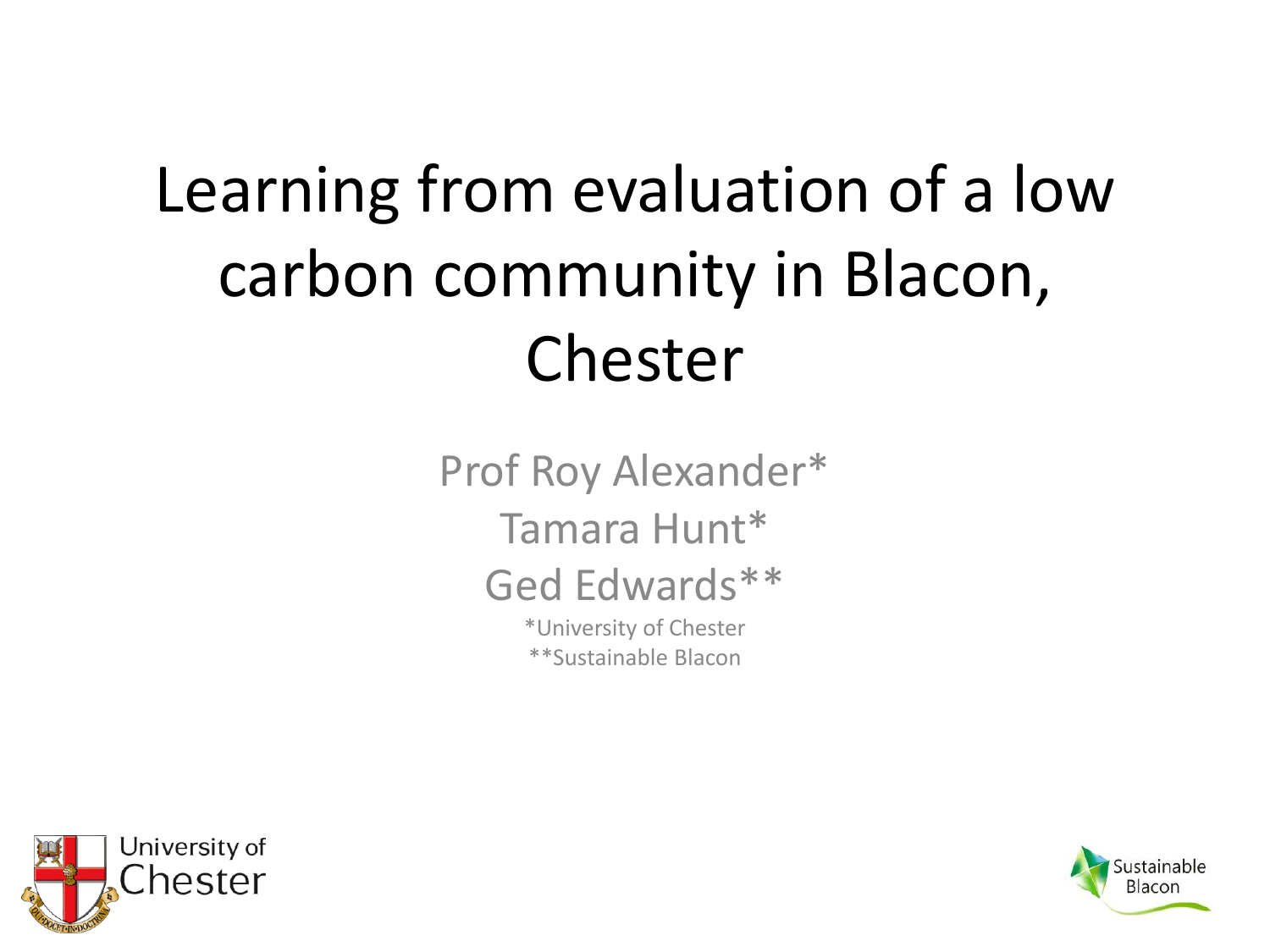## Blacon background

- NW Chester dormitory suburb
- 16,000 in 5,200 households
- 2/5ths in top 10% disadvantaged wards; other areas more affluent
- Discrete area
- Strong community infrastructure





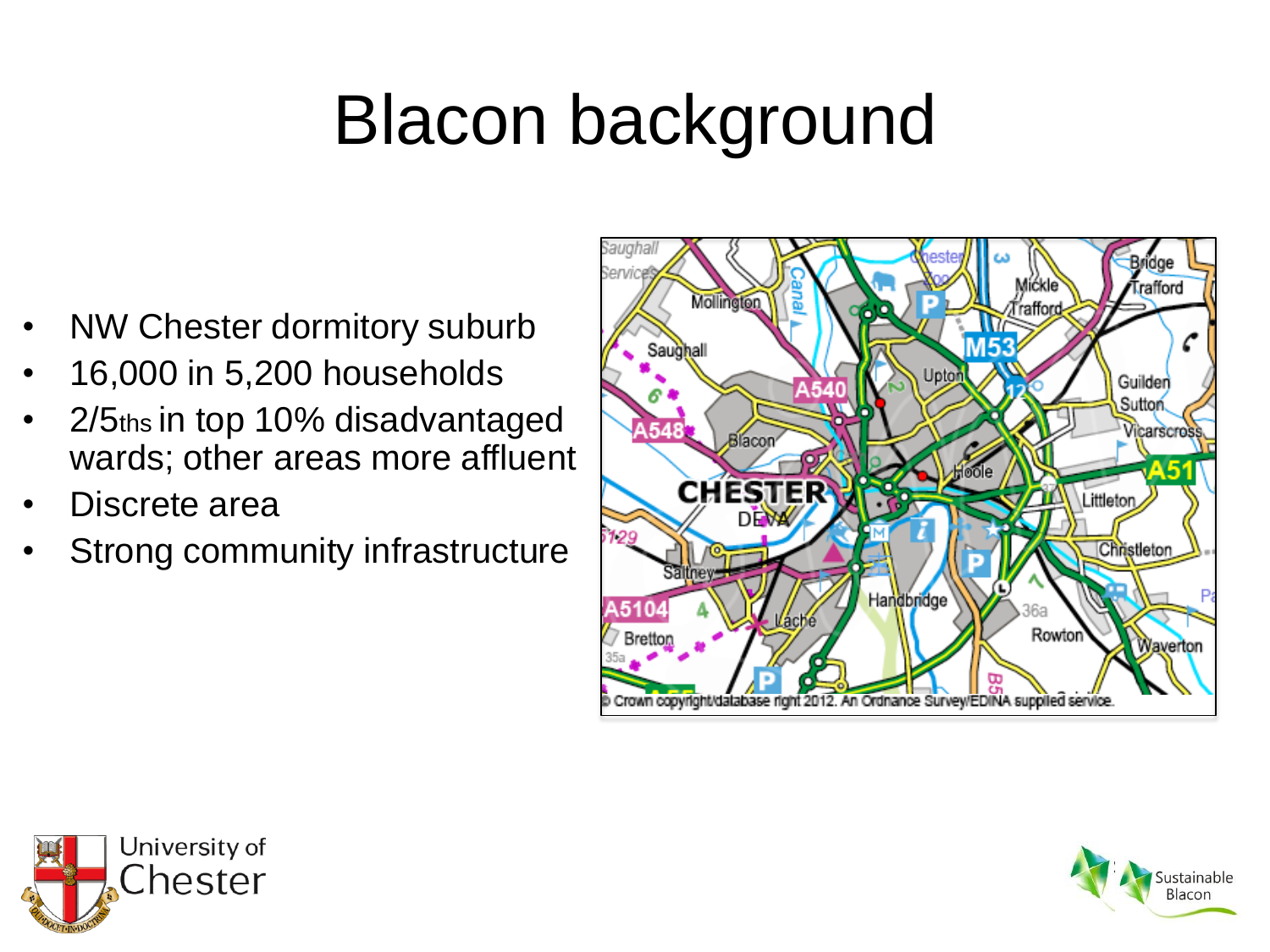### Context

- The Blacon Smart Energy Programme ran as part of Blacon's DECC-funded Low Carbon Communities Challenge Project from April 2010 to March 2011.
- It explored changes in household energy use and behaviour in response to a community education and intervention programme.



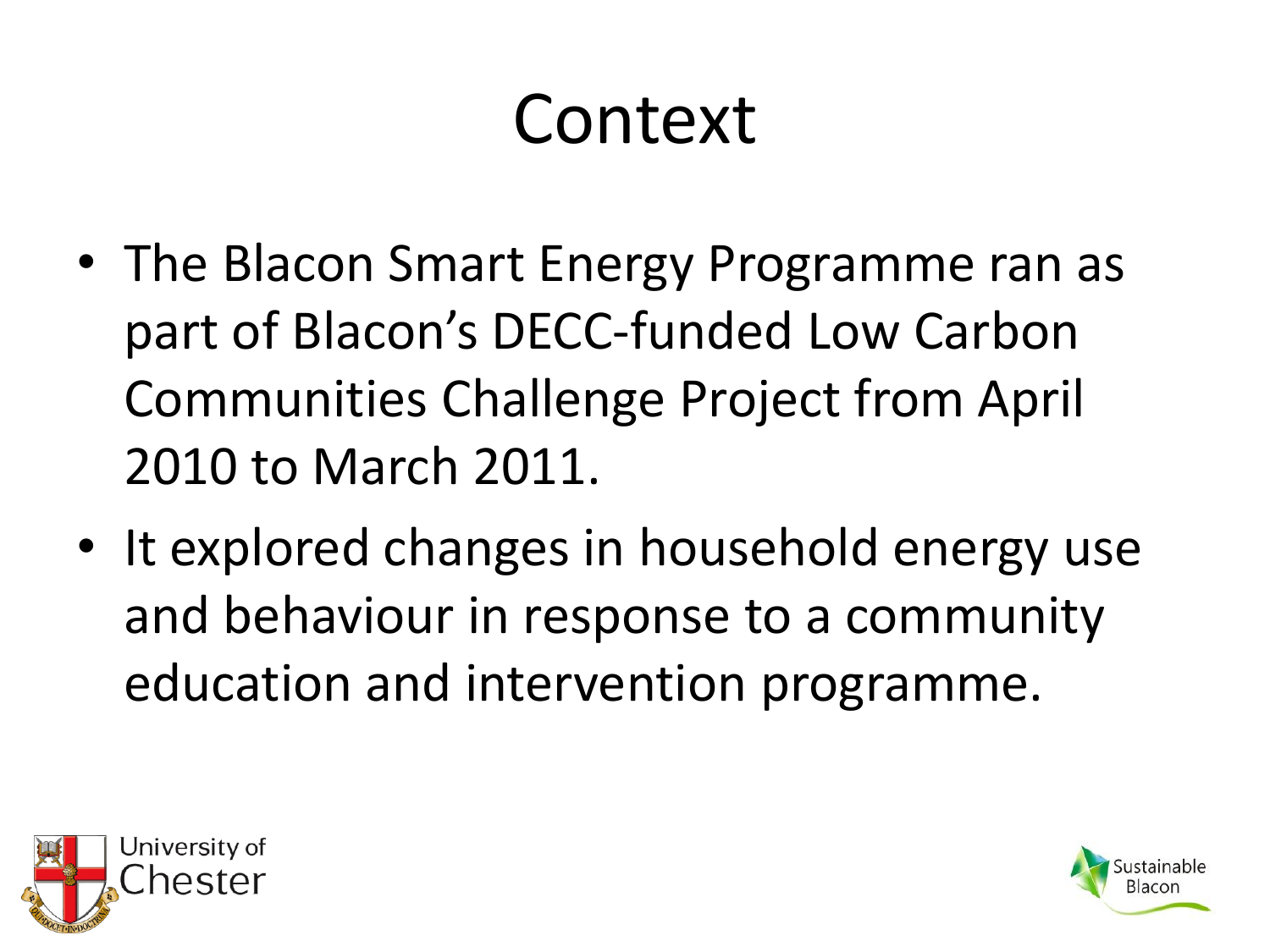### Design

- 150 Households divided into three groups:
	- "Control" education programme only



Sustainable

Blacon

– "Passive" – education prog. plus energy display system: Wattson™



– "Active" – education prog. plus energy display and control system: AlertMeTM



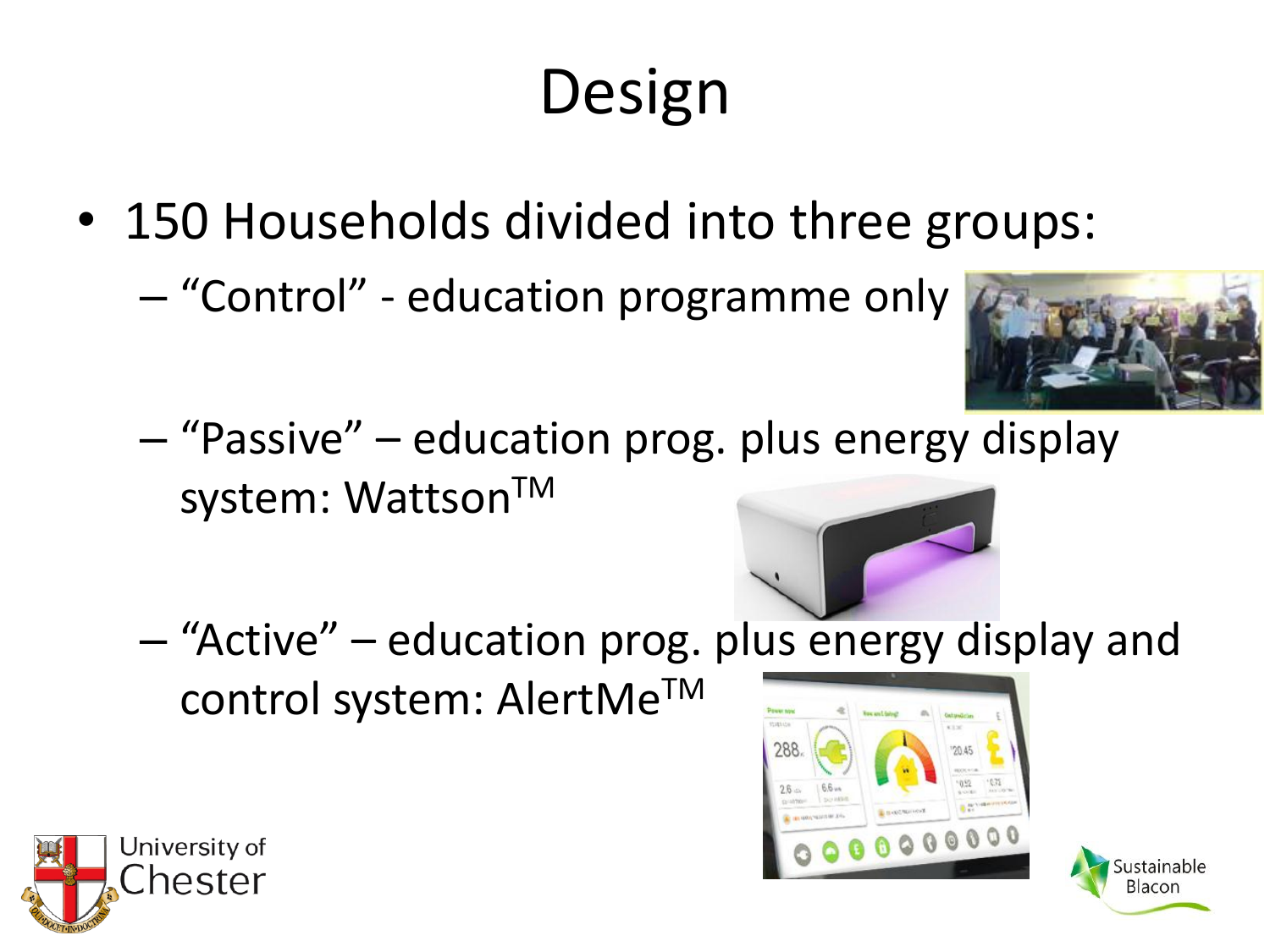## Timeline

- Historic (2009-2010) Energy data from suppliers
- April 2010
	- 8 Education/Awareness/Discussion Sessions
	- Households provide monthly meter readings
	- Questionnaires: April, September 2010, March 2011
	- $-$  Monthly data download from Wattson<sup>TM</sup> meters
	- Continuous data download from AlertMeTM systems
- **March 2011**
- April 2011 March 2012 Follow-up programme



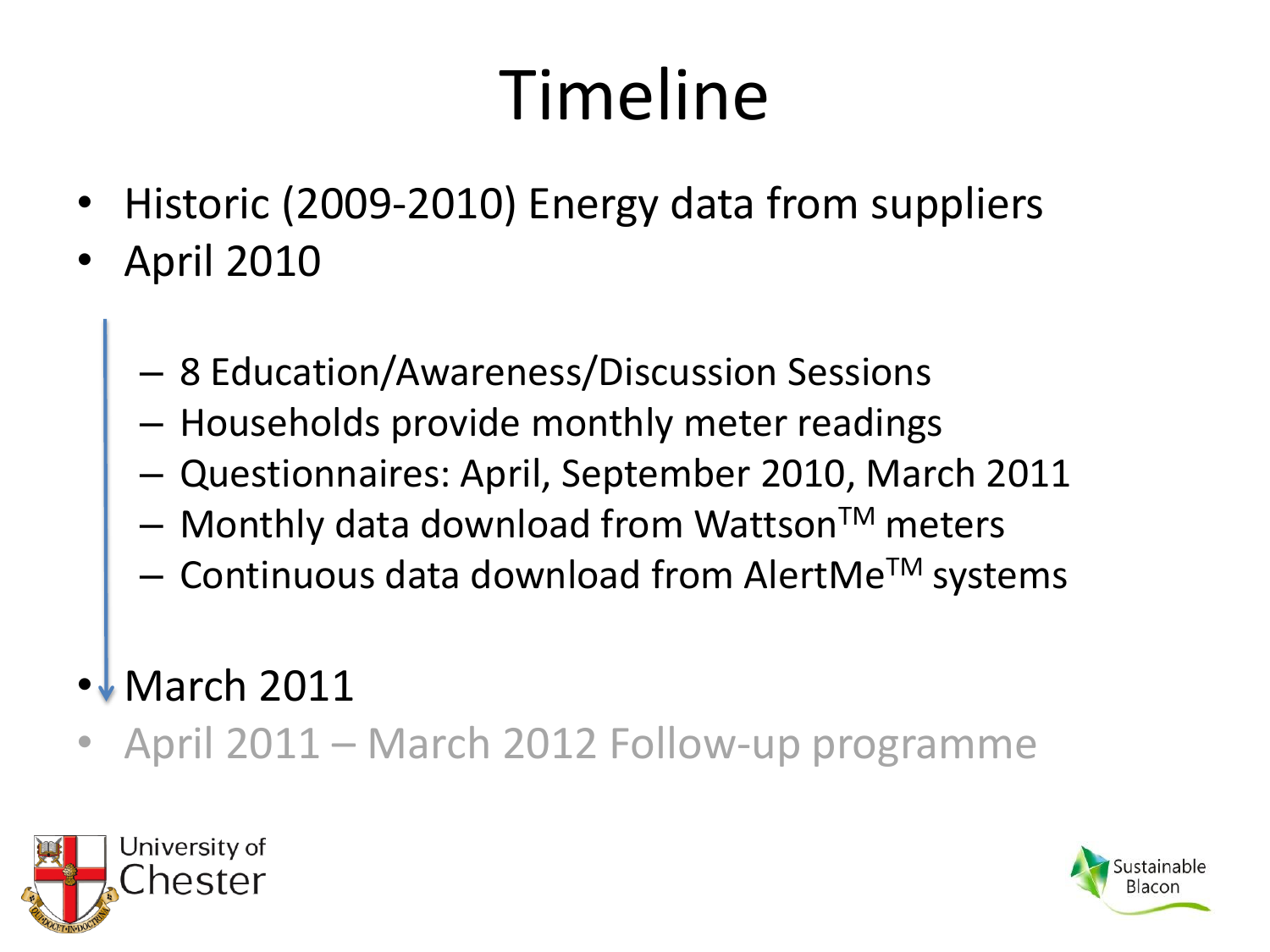## Opportunities

- Working closely with a large group of households representing a cross-section of Blacon's population and community groups. Qualitative discussion and feedback
- Quantitative data on:
	- behaviour, opinion, perception via questionnaires
	- energy use from energy monitors and utility bills
- Comparison of perceived and actual changes
- Evaluation of 'soft' *v.* 'hard' interventions



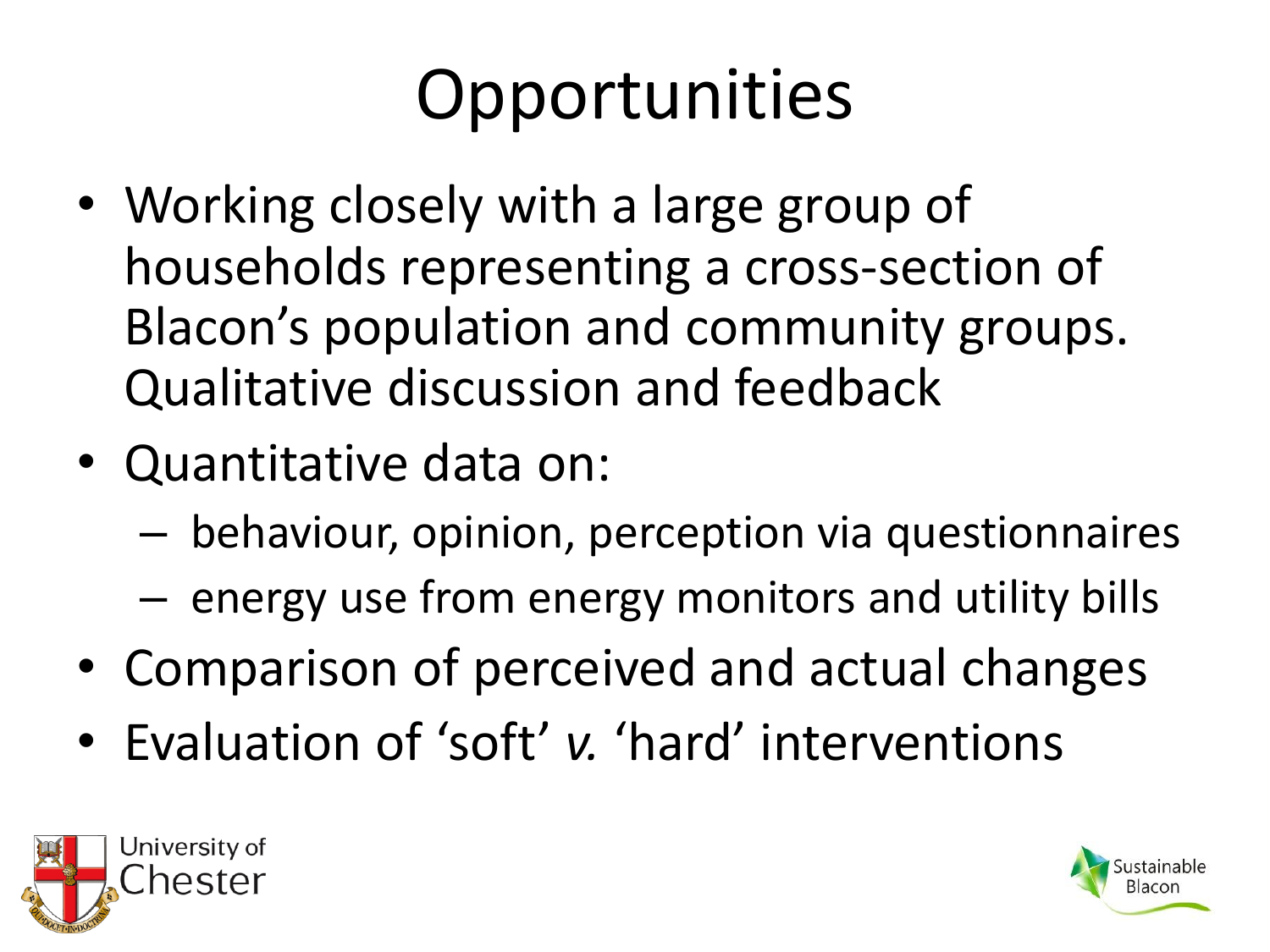#### Outcomes - Participation

• Despite initial recruitment of 150 households and the incentive of an 'energy efficiency makeover' the programme suffered attrition.

| Group        | <b>Baseline</b> | <b>Midpoint</b> | Final | No. in common<br><b>Baseline/Final</b> |
|--------------|-----------------|-----------------|-------|----------------------------------------|
| Control      | 38              | 24              | 16    | 15                                     |
| Passive      | 40              | 31              | 33    | 29                                     |
| Active       | 27              | 17              | 27    | 26                                     |
| <b>Total</b> | 105             | 72              | 76    | 70                                     |

Table 1 Questionnaire Response Rates throughout the programme



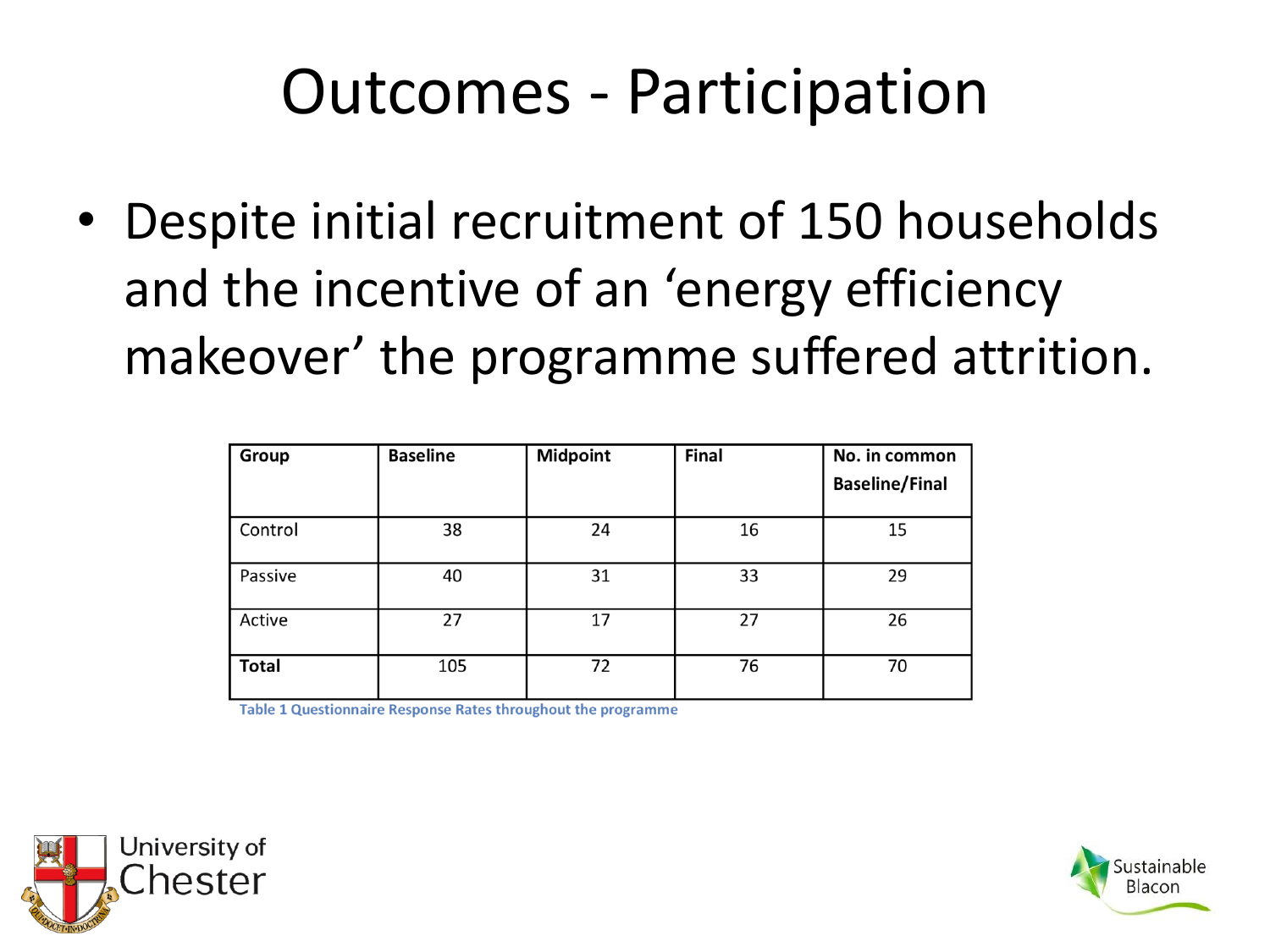### Outcomes – Behaviour Change

#### Positive behaviour change occurred during the programme.



Changes to behaviour (Individual) and the matrix of the Action taken when feeling too cold



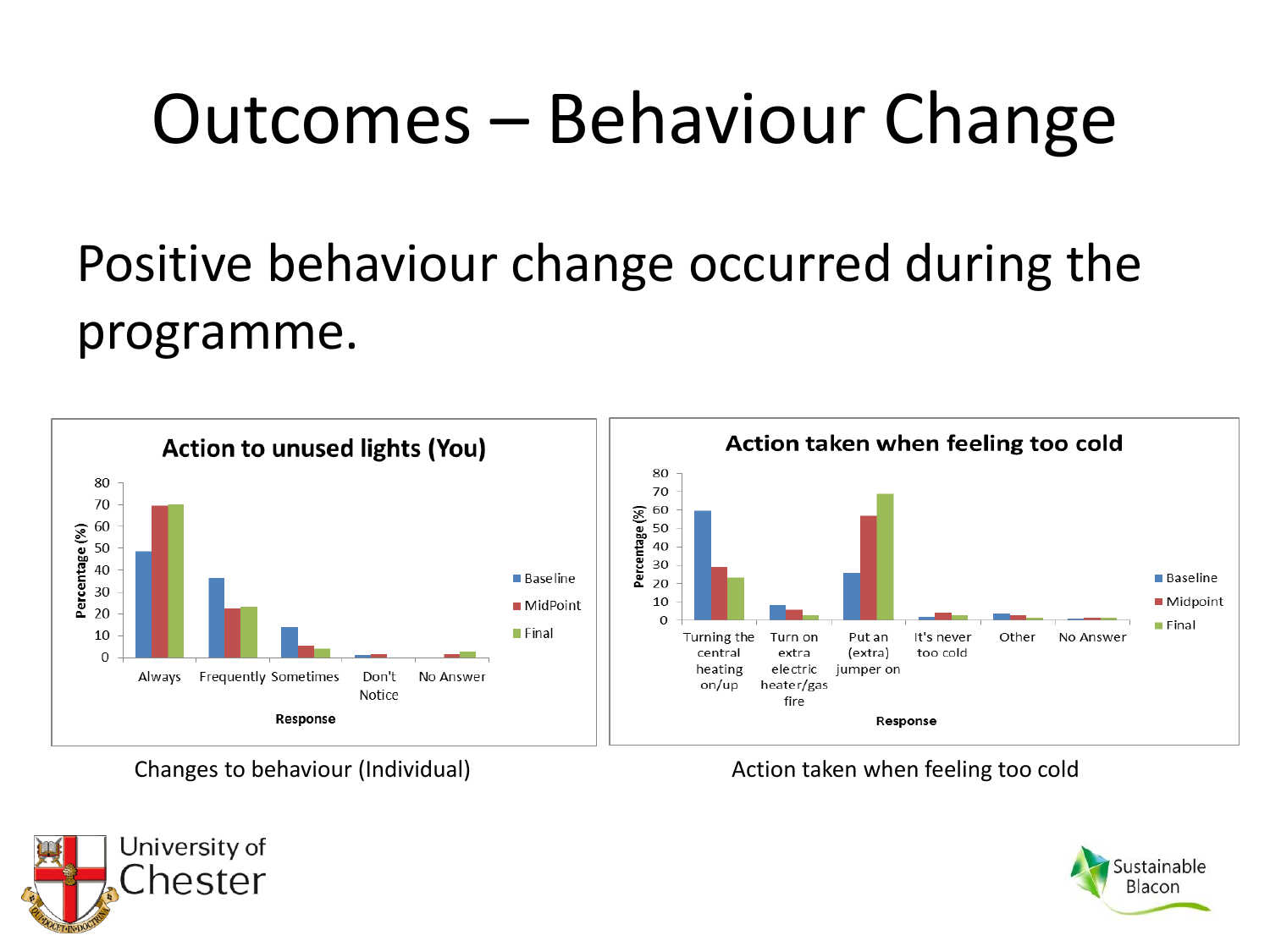### Perceived change in energy consumption

- By the end of the programme:
	- Most thought bills had gone down or not changed. These perceptions may relate to cost rather than consumption however.
	- everybody was aware of their energy bills







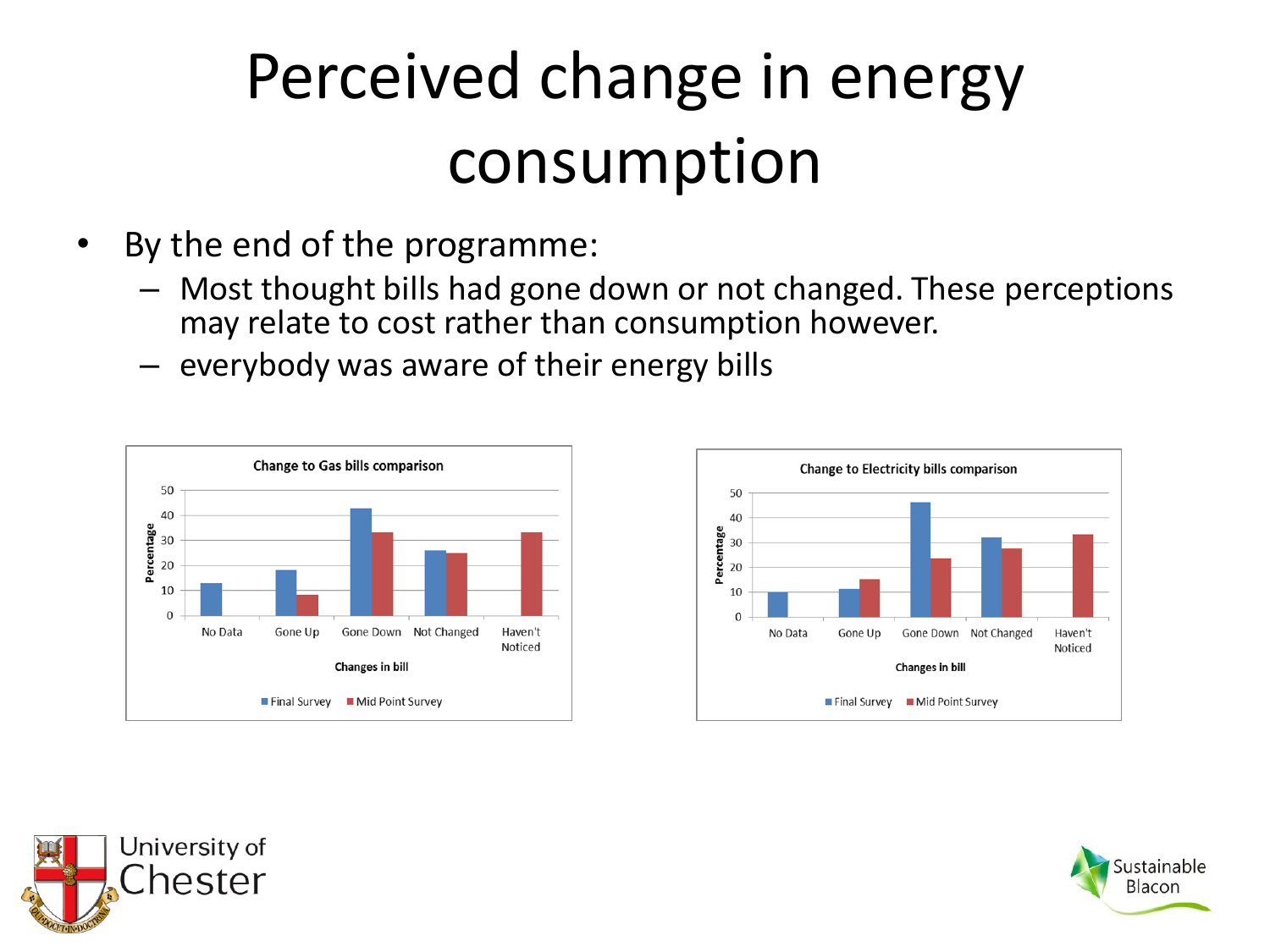### Actual change in energy consumption

• A majority of households reduced their energy consumption but these savings were almost matched by a minority's increases.





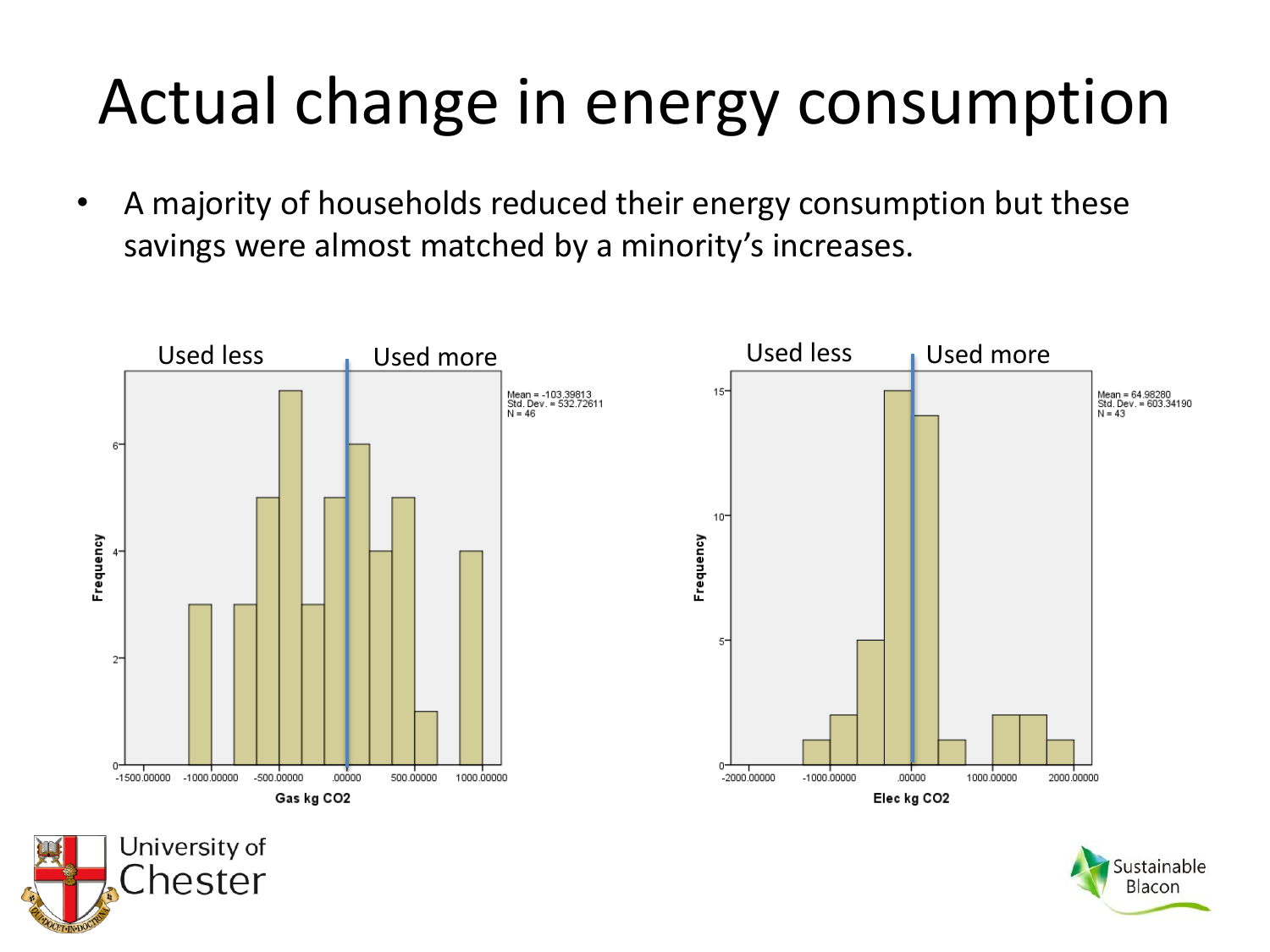#### Actual change in energy consumption

- Gas savings were greatest in the control group (no technological interventions) and this group also had the least increase in electricity use.
- The Passive group (Wattson<sup>TM</sup> displays) generally outperformed the Active group (AlertMeTM system) in terms of electricity savings but with some notable exceptions.







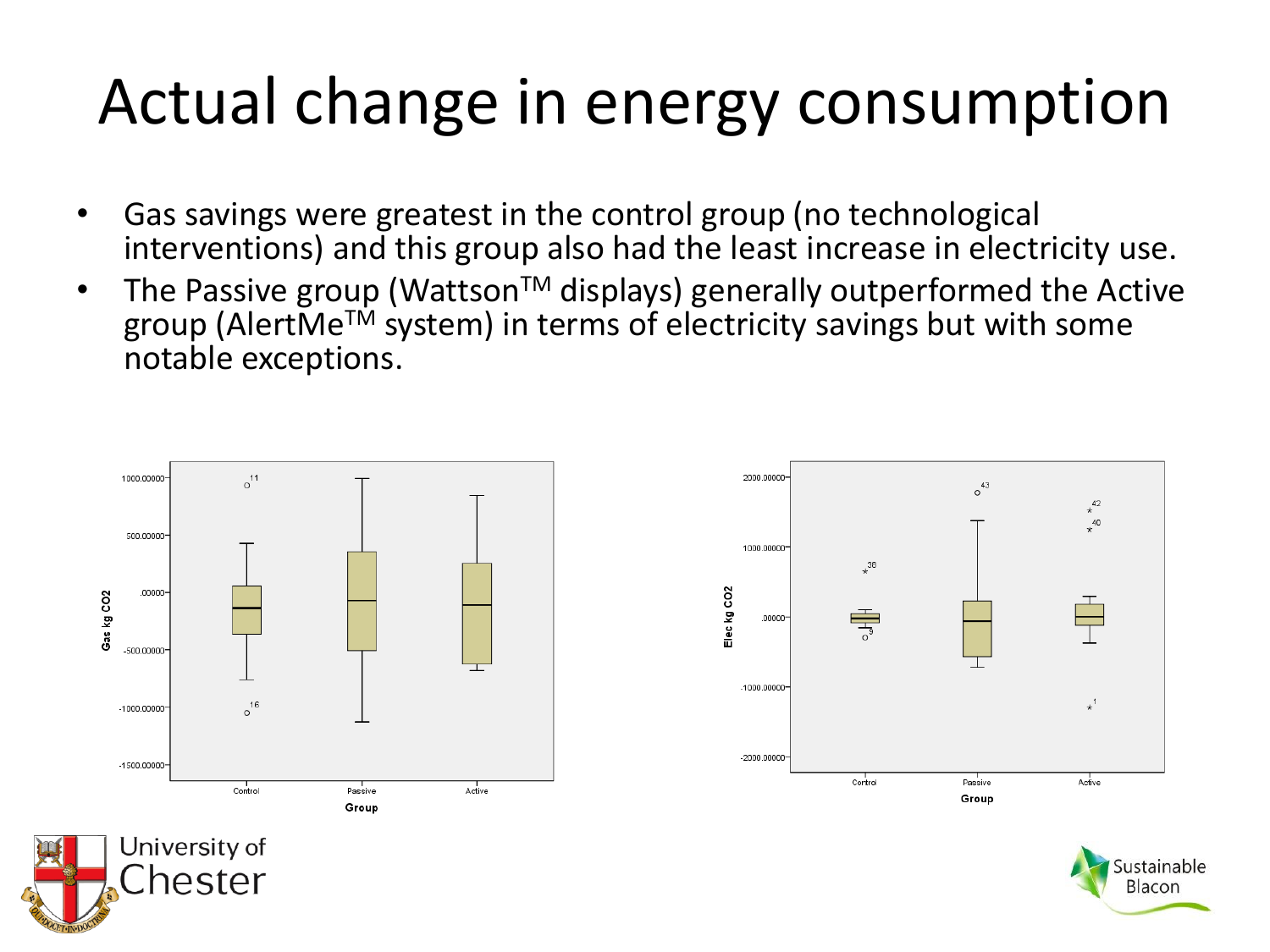#### Awareness of climate change

• A clear shift towards pro-environmental attitudes occurred during the programme and this appeared to have a positive influence on energy saving.





Alignment with Defra's Pro-Environmental Behaviours during the course of the programme

Actual change in electricity consumption (kg CO<sub>2</sub>) against Pro-Environmental attitude group



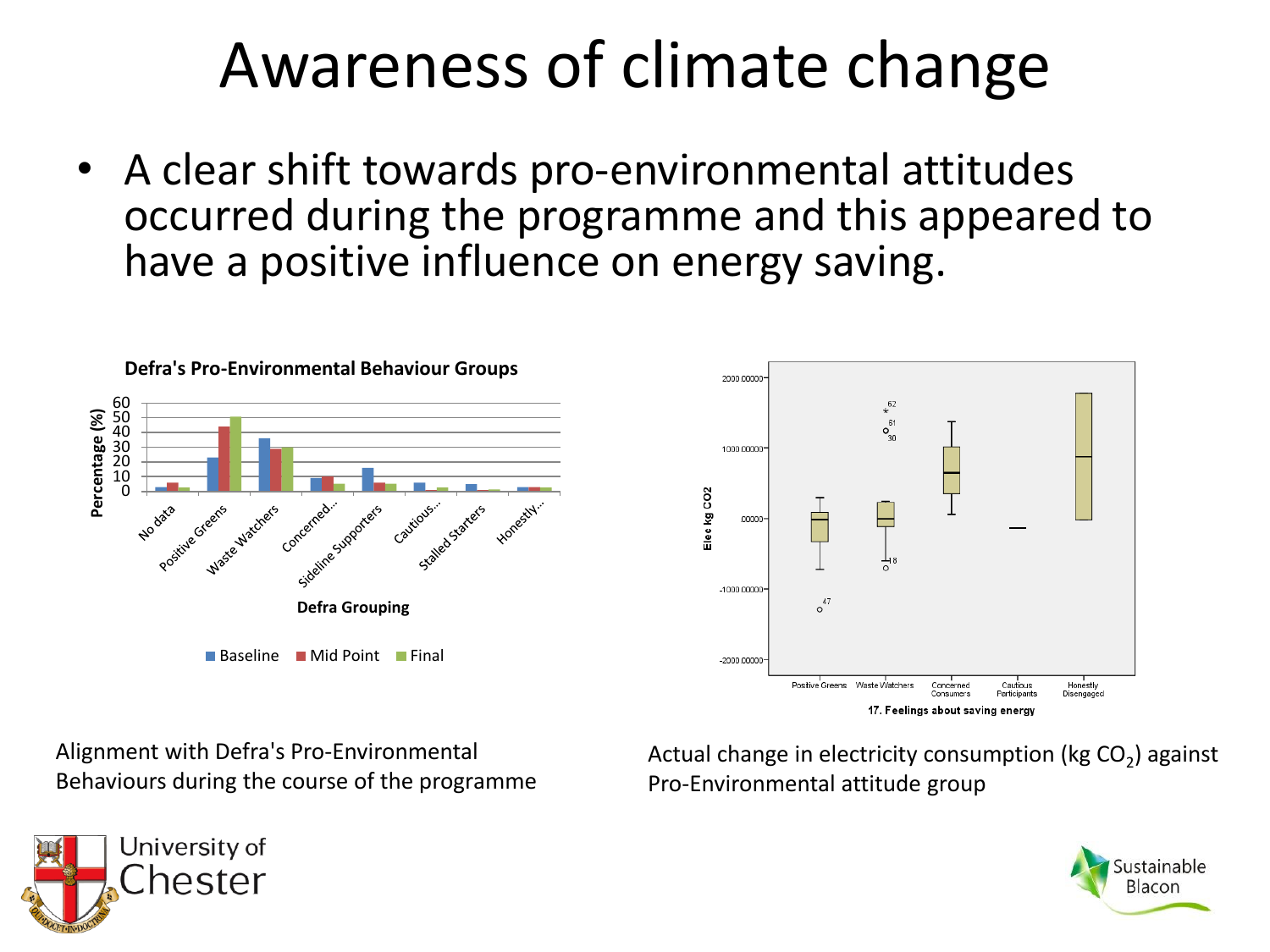### Influencing factors

• However, all other factors, especially learning from experts, increased personal knowledge and working with others, were considered more influential in encouraging energy reduction than learning more about climate change.





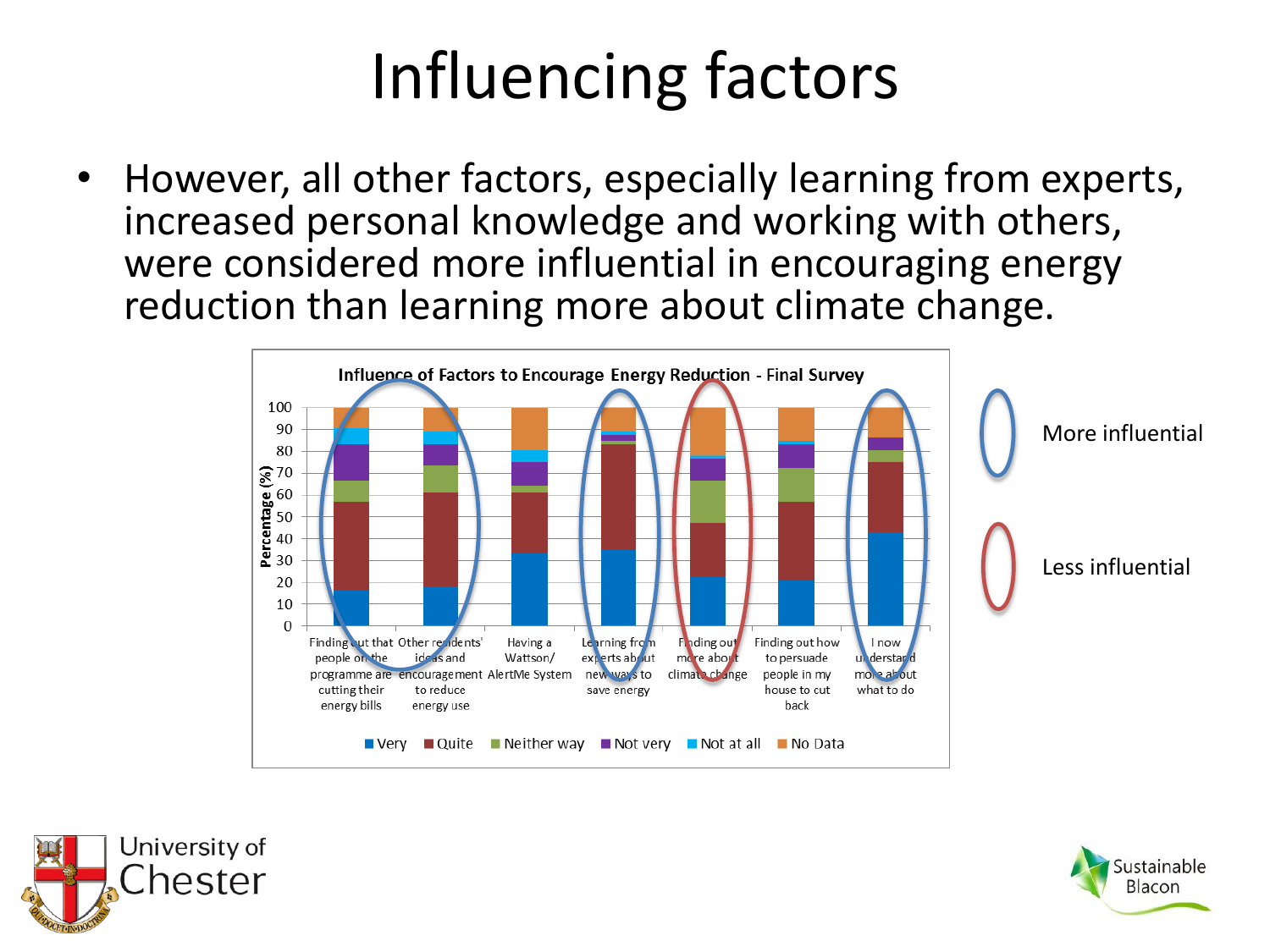# Community approach

- A clear majority favoured the community approach to an energy saving programme.
- There was evidence of increased awareness and normalisation: *" It made you think twice about what you were using and was a way to share ideas giving more confidence to talk to others as you know what you are talking about".*





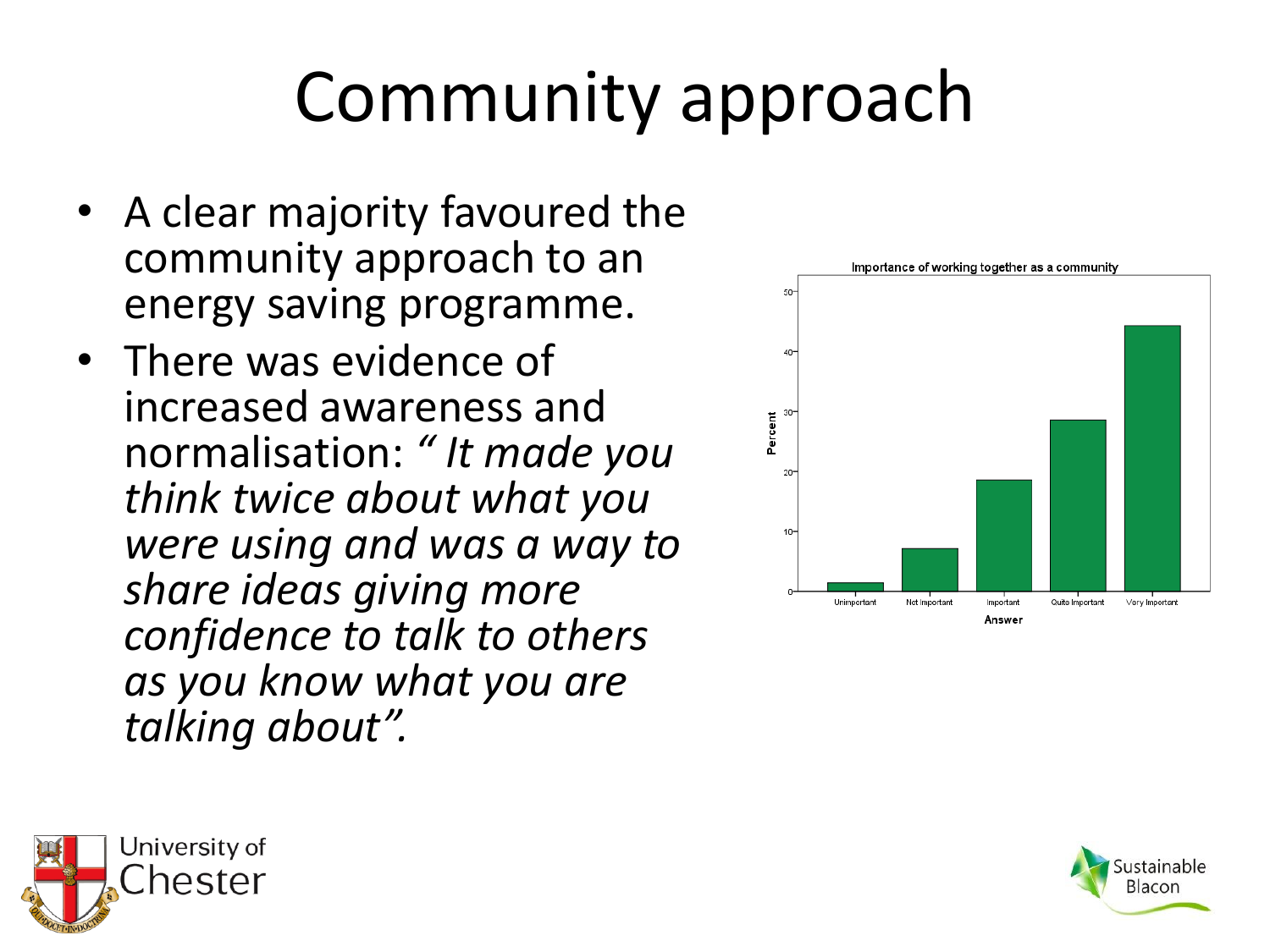# Spreading the word

- Most felt the programme had increased their ability to influence family members and communicate with others more widely. "Saving money" was seen as the most effective message to give.
- Some 100 volunteers assisted with the programme.







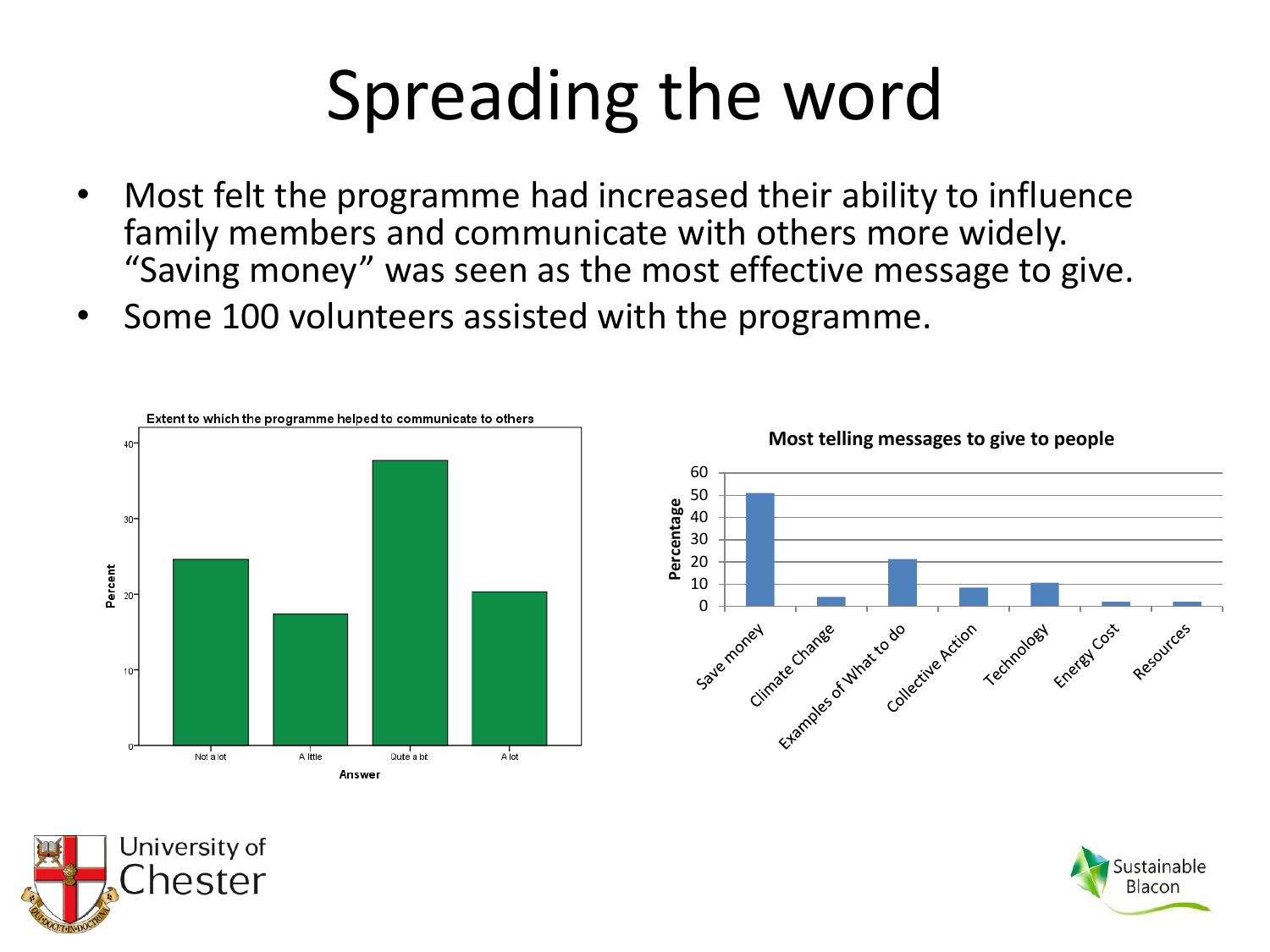# Challenges

- Maintaining participation rates
- Obtaining historical energy bill data from suppliers
- Understanding the reasons for the small number of households with a large increase in energy consumption
- Maintaining behaviour change beyond the programme. We have run a "Next Steps" initiative and carried out a follow-up study (questionnaire and energy meter readings) from April 2011 to March 2012 to explore the continuing impact of the programme



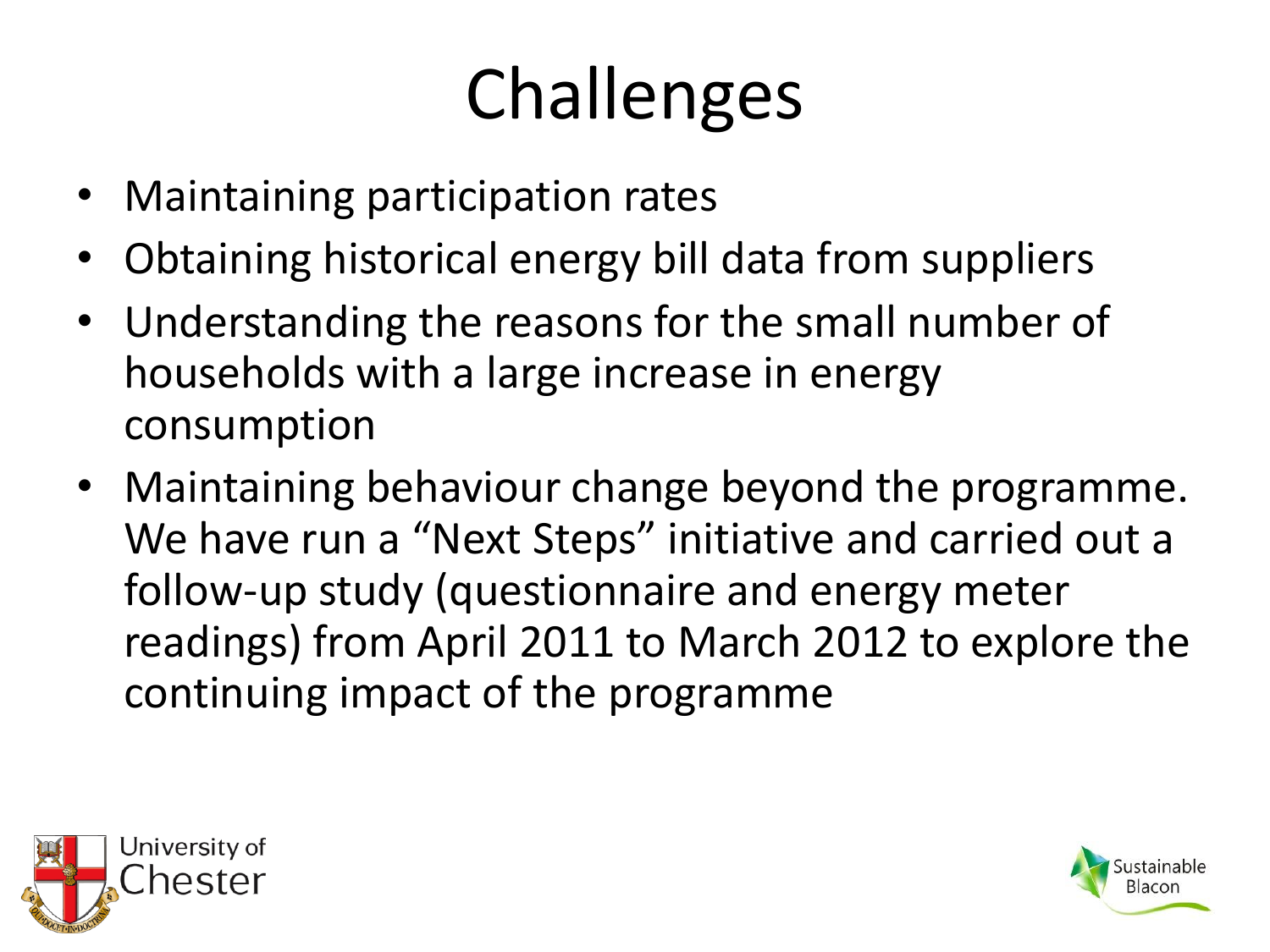# Summary of outcomes

• Total direct savings from energy reduction during programme (extrapolated from sub-sample's historical consumption data to all households completing programme):

15.9 tonnes  $\text{CO}_2$ .

• Savings from energy efficiency makeover (based on EST Guidelines):

61 tonnes  $CO_2$ , £12,213p.a.

• Energy consumption stable in 2011/12 for those households in follow-up survey.